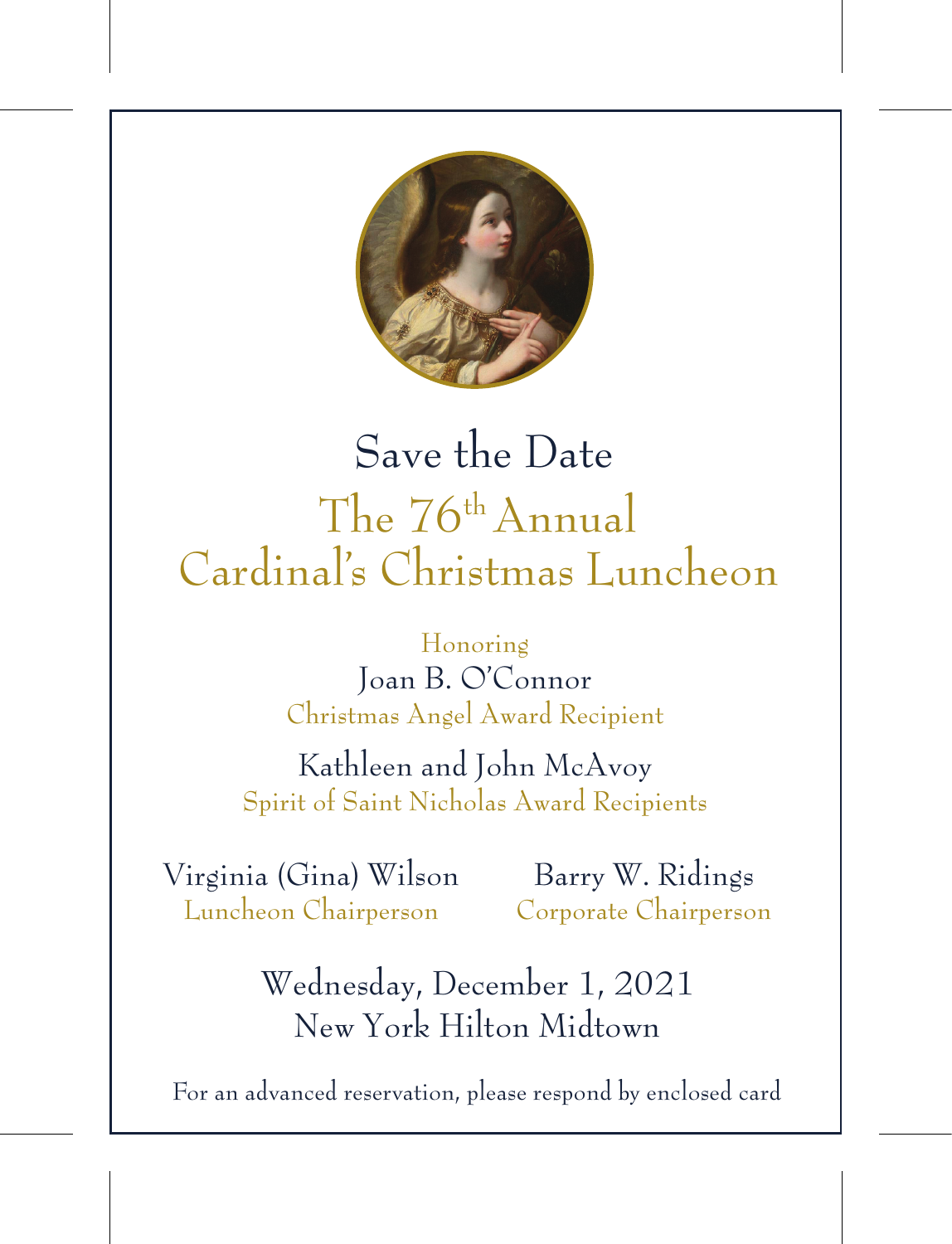

Catholic Charities is a federation of approximately 90 agencies and programs located throughout the ten counties of the Archdiocese of New York, helping to solve the problems of New Yorkers in need–non-Catholics and Catholics alike–with services that protect and nurture children, resolve family crises, assist the hungry and homeless, support the physically and emotionally challenged, and integrate immigrants and refugees.

In 2017, Catholic Charities marked a 100-year legacy of service and launched the next century of providing help and creating hope for New Yorkers in need. Catholic Charities has recommitted to providing basic human services that are efficient, effective, accountable and caring–and to being a valued partner in building the fabric of a caring New York.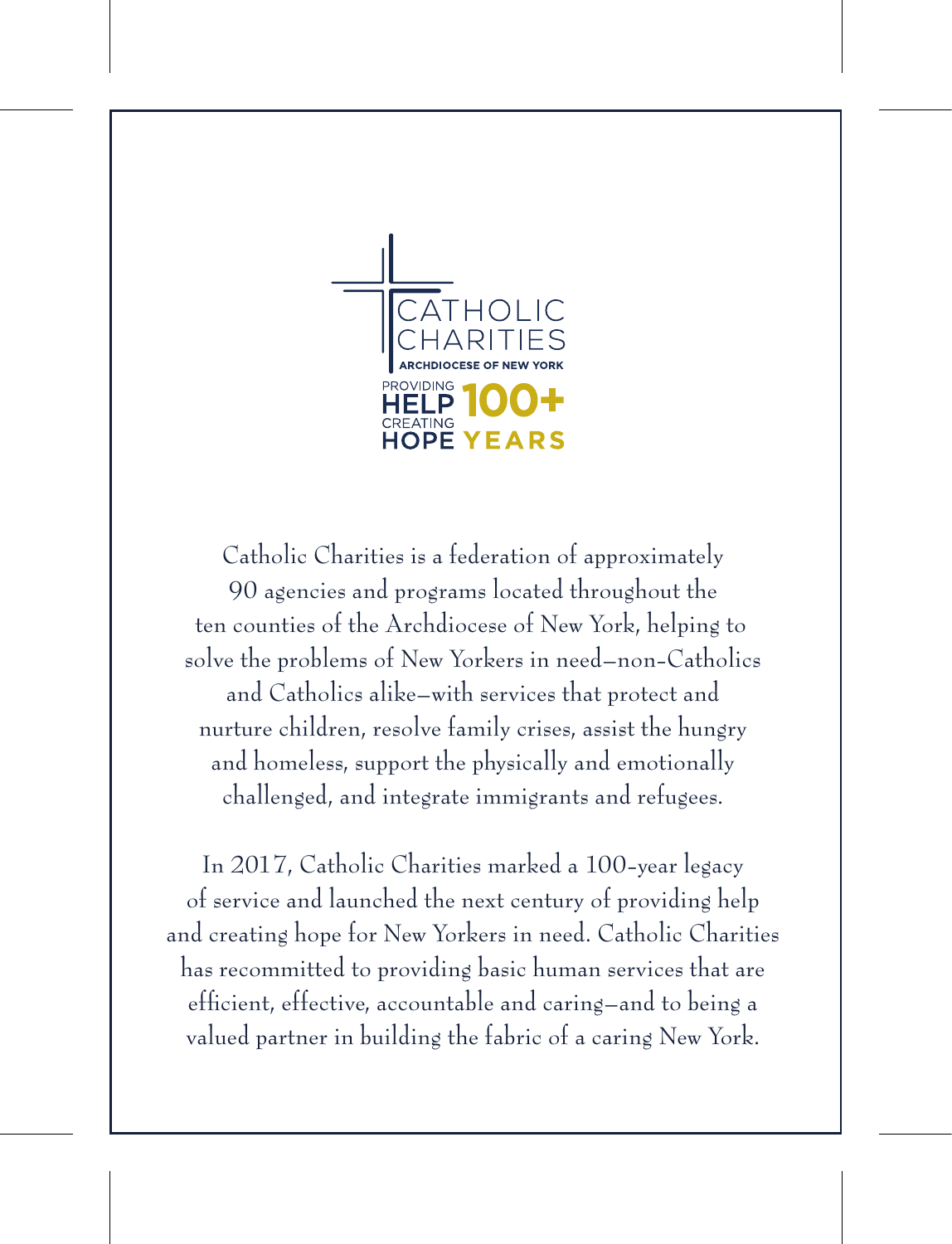## The 76th Annual Cardinal's Christmas Luncheon

#### Please reserve a table(s) of ten at the following level

#### \$100,000 Star of Wonder Table

- Premier table placement
- Recognition from the podium and on the invitation and program
- A full-page ad with your special message

#### \$25,000 Saint Nicholas Table

- Preferred table placement
- Recognition on the invitation and program
- A full-page ad with your special message

#### \_\_\_ \$50,000 Magi Table

- Prominent table placement
- Recognition on the invitation and program
- A full-page ad with your special message

### $$10,000$  Angel Table

- Recognition on the invitation and program
- A full-page ad with your special message

#### \$5,000 Shepherd Table

• Recognition on the invitation and program

### Individual Tickets

#### \$5,000 Gold Ticket

- Recognition on the invitation and program
- $$1,000$  Myrrh Ticket
	- Recognition in the program
- \$2,500 Frankincense Ticket
	- Recognition in the program
- \$500 Shepherd Ticket
	- Recognition in the program

I am unable to attend but wish to make a tax-deductible contribution of \$

#### PLEASE TURN OVER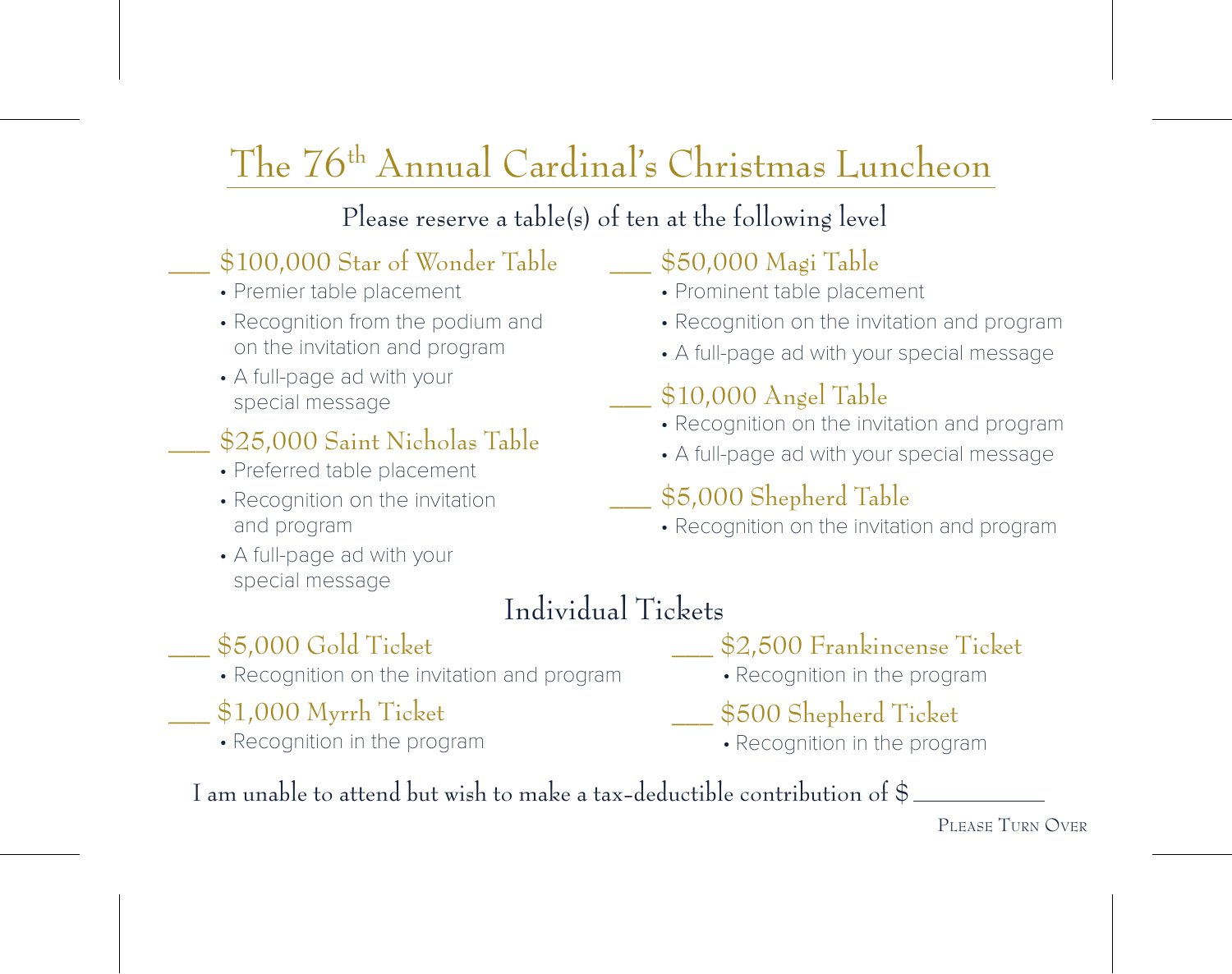| (As you wish to be listed)                                                                                                                                    |  |
|---------------------------------------------------------------------------------------------------------------------------------------------------------------|--|
|                                                                                                                                                               |  |
|                                                                                                                                                               |  |
|                                                                                                                                                               |  |
|                                                                                                                                                               |  |
| Enclosed is my check payable to CATHOLIC CHARITIES                                                                                                            |  |
|                                                                                                                                                               |  |
|                                                                                                                                                               |  |
| Please respond prior to September 3 if you wish to be listed on the invitation<br>Contributions are fully tax-deductible, less \$200 for each luncheon ticket |  |
| Direct inquiries to Anne MacGillivray 646.794.2433   anne.macgillivray@archny.org                                                                             |  |

1011 First Avenue, 11th Floor, New York, NY 10022